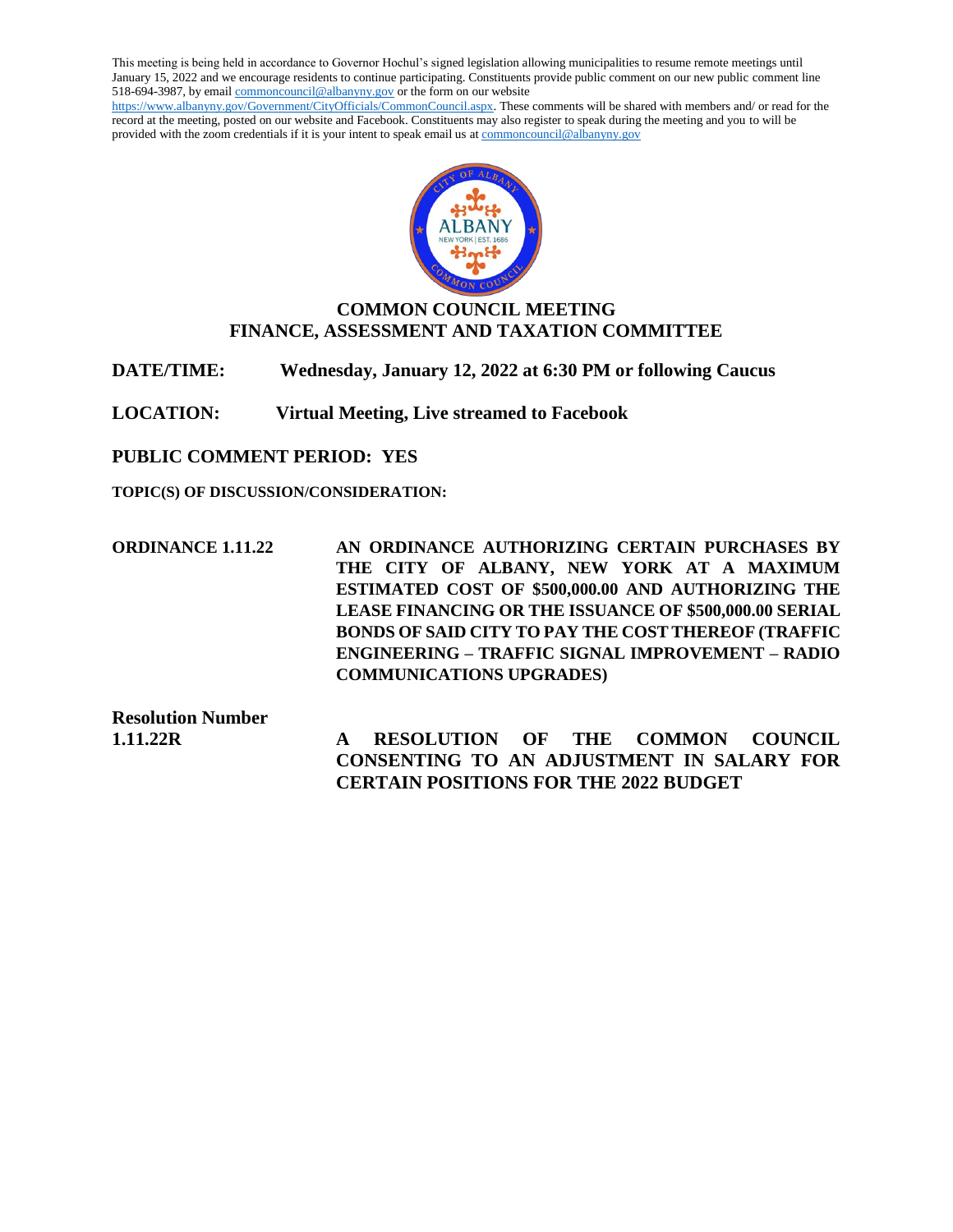**Council Member Farrell, on behalf of the Finance, Taxation and Assessment Committee, introduced the following**

#### **ORDINANCE 1.11.22**

**AN ORDINANCE AUTHORIZING CERTAIN PURCHASES BY THE CITY OF ALBANY, NEW YORK AT A MAXIMUM ESTIMATED COST OF \$500,000.00 AND AUTHORIZING THE LEASE FINANCING OR THE ISSUANCE OF \$500,000.00 SERIAL BONDS OF SAID CITY TO PAY THE COST THEREOF (TRAFFIC ENGINEERING – TRAFFIC SIGNAL IMPROVEMENT – RADIO COMMUNICATIONS UPGRADES)**

### *The City of Albany, in Common Council convened, does hereby ordain and enact:*

**Section 1.** The objects or purposes to be authorized and financed pursuant to this ordinance are set forth below, together with estimates of the maximum estimated costs thereof; determinations of the periods of probable usefulness thereof and the subparagraphs of Section 11.00(a) of the New York Local Finance Law pursuant to which it is determined; the maximum amount of the bonds to be issued with respect to such object or purpose and the maximum term of the obligations to be issued with respect to each project or purpose.

| Object or Purpose:                         | Traffic signal improvements $-$ radio<br>communications upgrades |
|--------------------------------------------|------------------------------------------------------------------|
| Local Finance Law Section 11 Subparagraph: | 72(a)                                                            |
| Period of Probable Usefulness:             | 20 years                                                         |
| <b>Maximum Term of Obligations:</b>        | 20 years                                                         |
| <b>Maximum Estimated Cost:</b>             | \$500,000                                                        |
| <b>Maximum Amount of Bonds:</b>            | \$500,000                                                        |
| Treasurer's Bond Authorization Number(s):  | $B-22$                                                           |
| Treasurer's Project Number(s):             | GHG312033109202                                                  |

**Section 2.** The plan of financing such objects or purposes is the lease financing of or the issuance of \$500,000.00 serial bonds hereby authorized to be issued.

**Section 3.** It is hereby ordered and directed that the projects specified above be undertaken and the amounts set forth as the maximum estimated costs are hereby appropriated therefor. The Board of Contract and Supply is hereby authorized to take such necessary and further steps to carry out the provisions of this section.

**Section 4.** Pending the sale of the bonds herein authorized, the temporary use of funds from the City's general fund, pursuant to the provisions of section 165.10 of the New York Local Finance Law, is hereby authorized. The City reasonably expects to reimburse such temporary expenditures with the proceeds of the bonds or bond anticipation notes authorized by Section 1 of this ordinance. This ordinance shall constitute the City's "official intent" to reimburse such temporary expenditures in accordance with Untied States Treasury Regulation section 1.150-2.

Section 5. The faith and credit of the City of Albany, New York, are hereby irrevocably pledged for the payment of the principal of and interest on such leases or bonds as the same respectively become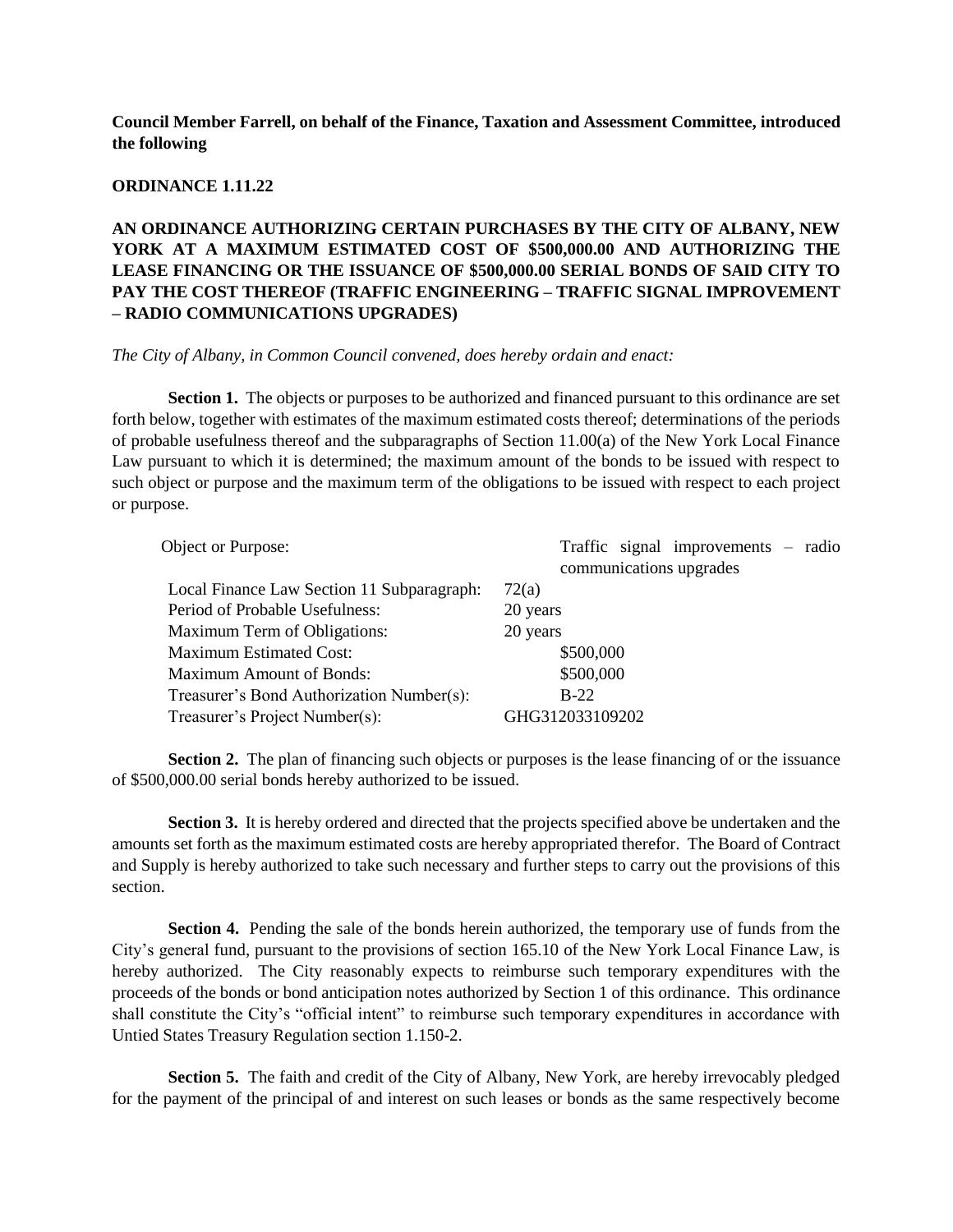due and payable. An annual appropriation shall be made in each year sufficient to pay the principal of and interest on such leases or bonds becoming due and payable in such year and such debt service payments may be made in substantially level or declining amounts as may be authorized by law. There shall annually be levied on all taxable real property of said City, a tax sufficient to pay the principal of and interest on such leases or bonds as the same become due and payable.

**Section 6.** Subject to the provisions of the New York Local Finance Law, the power to authorize the issuance of and to sell bond anticipation notes in anticipation of the issuance and sale of the serial bonds herein authorized, including renewals of such notes, is hereby delegated in the City Treasurer, as chief fiscal officer of the City of Albany. Such notes shall be of such terms, form and contents, and shall be sold in such manner, as may be prescribed by said City Treasurer, consistent with the provisions of Local Finance Law.

**Section 7.** The City Treasurer is further authorized to take such actions and execute such documents as may be necessary to ensure the continued status of the interest on the leases or bonds authorized by this resolution and any notes issued in anticipation thereof, as excludable from federal income taxation pursuant to Section 103 of the Internal Revenue Code of 1986, as amended (the "Code") and to designate the bonds authorized by this resolution, and any notes issued in anticipation thereof as "qualified tax-exempt bonds" in accordance with Section  $265(b)(3)(B)(i)$  of the Code.

**Section 8.** The City Treasurer is further authorized to enter into a continuing disclosure agreement with the initial issuer of the leases or the purchaser of the bonds or notes authorized by this resolution, containing provisions which are satisfactory to such purchaser in compliance with the provisions of Rule 15c12-12, promulgated by the Securities and Exchange Commission, pursuant to the Securities and Exchange Act of 1934.

**Section 9.** The validity of such leases or bonds and bond anticipation notes may be contested only if:

(a) Such obligations are authorized for an object or purpose for which said City is not authorized to expend money, or

(b) The provisions of law which should be complied with at the date of publication of this ordinance pursuant to Section 8 hereof are not substantially complied with, and an action, suit or proceeding contesting such validity is commenced within twenty days after the date of such publication, or

(c) Such obligations are authorized in violation of the provisions of the Constitution.

**Section 10.** Upon this ordinance taking effect, the Clerk of the Common Council is hereby authorized and directed to publish the same together with a notice in substantially the form set forth in section 81.00 of the New York Local Finance Law.

**Section 11.** It is hereby determined that except as hereinafter specified, the authority and funding of the projects aforesaid constitute either unlisted or Type II actions under the New York State Environmental Quality Review Act and the regulations promulgated thereunder having no adverse effect upon the environment.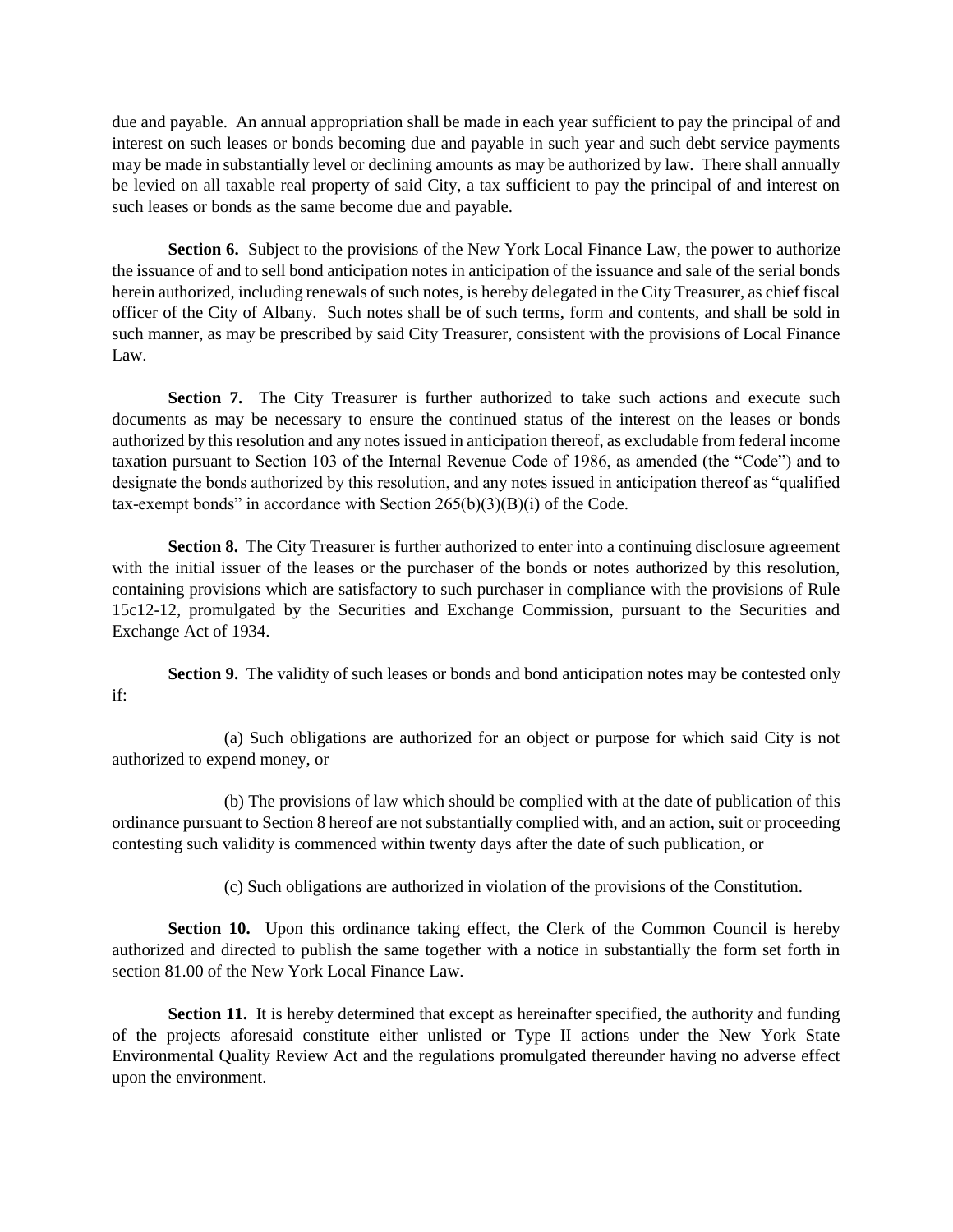Section 12. This ordinance shall be dated December 29, 2021, and shall take effect upon its approval by the Board of Estimate and Apportionment of the City of Albany.

# **APPROVED AS TO FORM THIS 29TH DAY OF DECEMBER, 2021**

**\_\_\_\_\_\_\_\_\_\_\_\_\_\_\_\_\_\_\_\_\_\_\_\_\_\_\_\_\_\_\_**

**Corporation Counsel**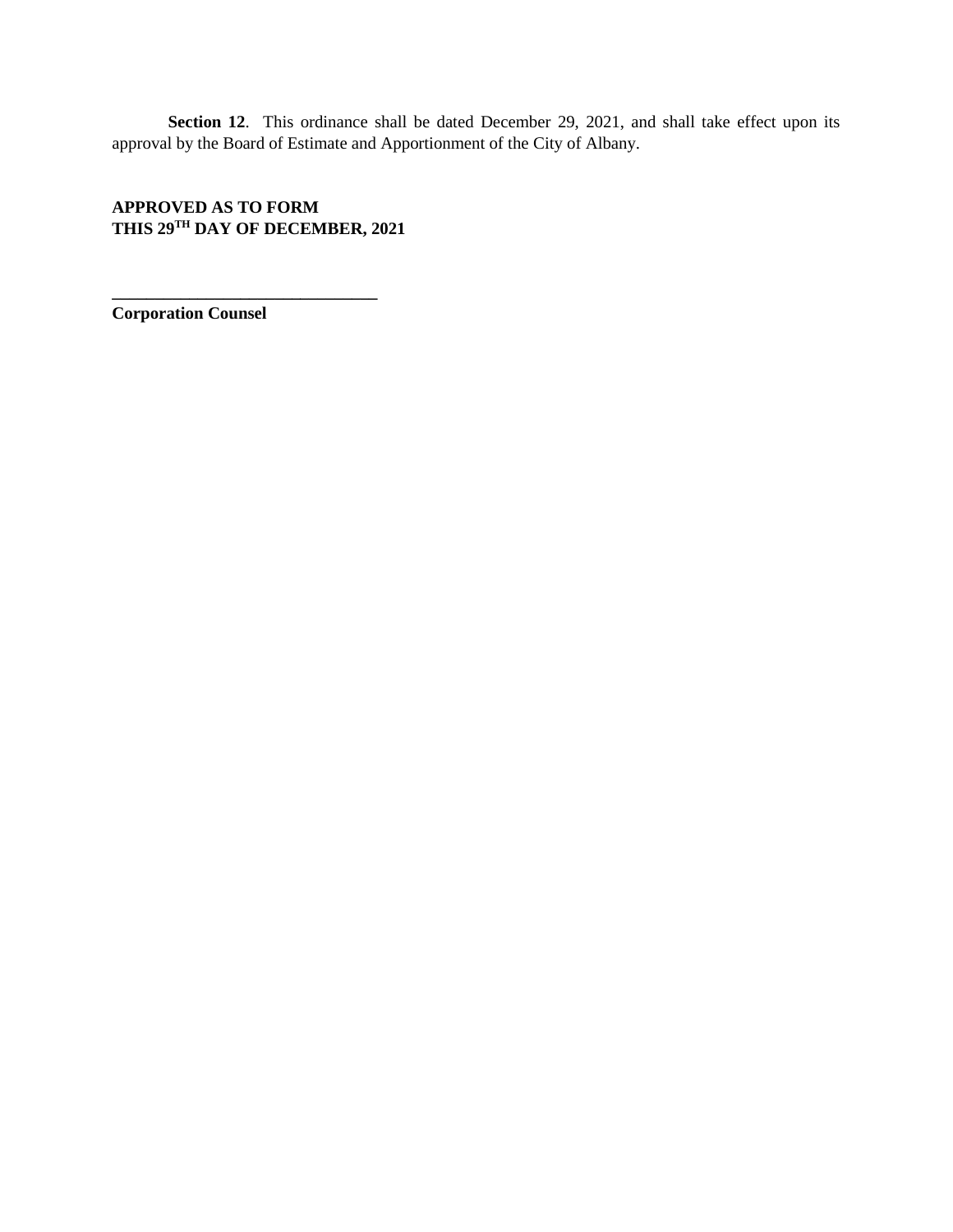**Council Member Farrell on behalf of the Committee on Finance, Assessment, and Taxation introduced the following:**

### **Resolution Number 1.11.22R**

# **A RESOLUTION OF THE COMMON COUNCIL CONSENTING TO AN ADJUSTMENT IN SALARY FOR CERTAIN POSITIONS FOR THE 2022 BUDGET**

**WHEREAS,** Section 604(D)(b) of the Charter of the City of Albany dictates that any transfer of budgeted funds that affects a salary total that occurs outside of those described in the duly adopted budget must be consented to by the Common Council; and

**WHEREAS,** the Acting Budget Director has requested amendments to the 2022 adopted budget as detailed in "Attachment A" which is incorporated and attached to this resolution;

**NOW, THEREFORE, BE IT RESOLVED,** that the Common Council of the City of Albany consents to the transfer of funds affecting the salary totals for various positions as detailed in "Attachment A" for the 2022 budget year.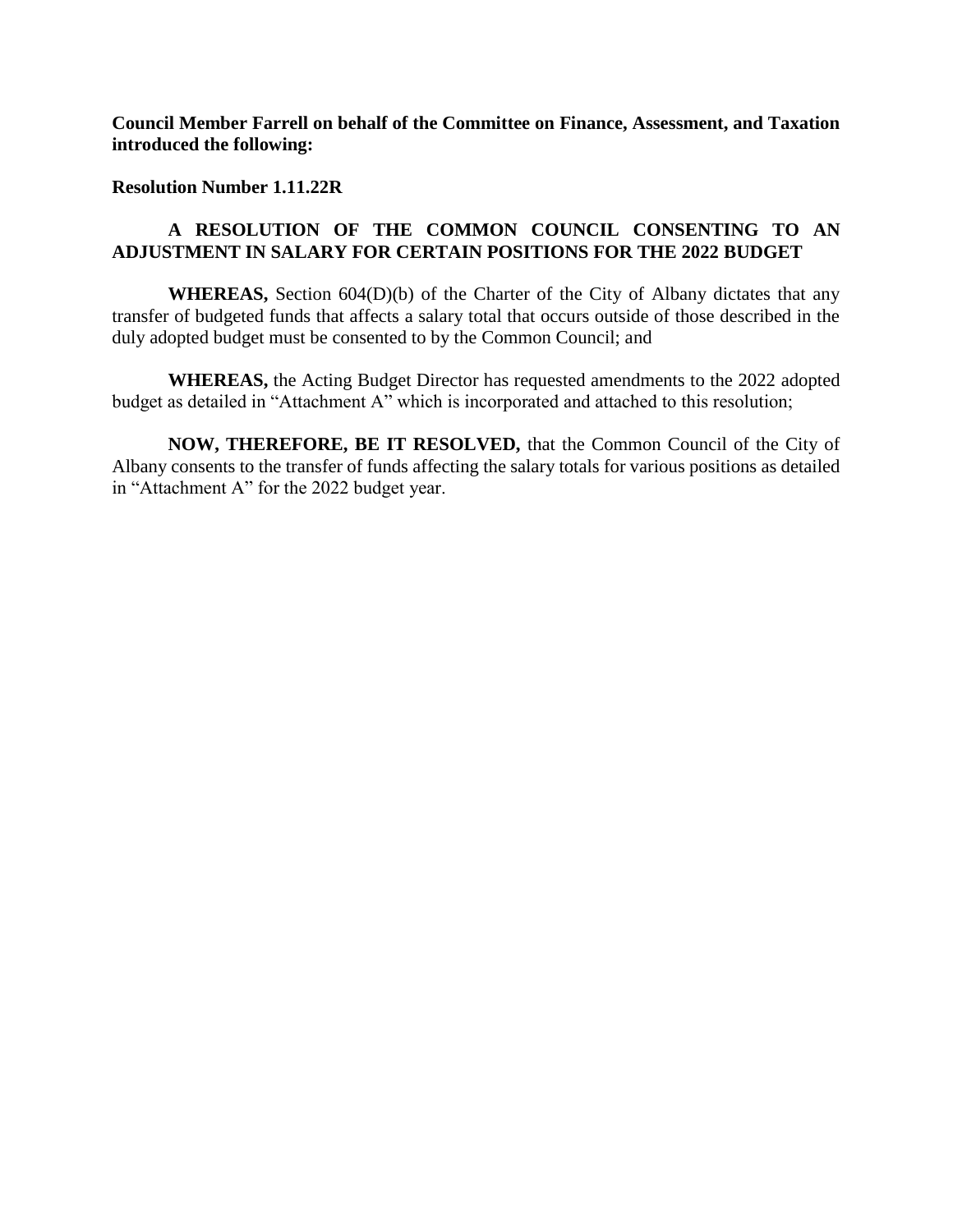| <b>Fund</b> | <b>Amendment Description</b>                           |                           |                       | <b>Addition to</b><br><b>Expenses</b> | <b>Reduction in Addition to</b><br><b>Expenses</b> | Revenue   | <b>Reduction in</b><br>Revenue |
|-------------|--------------------------------------------------------|---------------------------|-----------------------|---------------------------------------|----------------------------------------------------|-----------|--------------------------------|
|             |                                                        | <b>Department</b>         | <b>Budget Account</b> |                                       |                                                    |           |                                |
|             | <b>General Fund</b>                                    |                           |                       |                                       |                                                    |           |                                |
| A           | Corporation Counsel                                    |                           |                       |                                       |                                                    |           |                                |
|             | Increase Salary - Senior Assistant Corporation Counsel | Law                       | A.1420.7000           | \$10,218                              |                                                    |           |                                |
|             | <b>Increase SS</b>                                     | Law                       | A.1420.7801           | \$782                                 |                                                    |           |                                |
|             | Increase Revenue - Reimbursement - Water Bd./Auth.     | Revenue                   | A.1000.2791           |                                       |                                                    | \$11,000  |                                |
|             | APD                                                    |                           |                       |                                       |                                                    |           |                                |
|             | Increase Salary - Deputy Chief (2 @ \$7,500)           | APD - Office of the Chief | A.3120.2920.21.7000   | \$15,000                              |                                                    |           |                                |
|             | Increase Salary - Commander (4 @ \$2,500)              | APD - Office of the Chief | A.3120.2920.21.7000   | \$10,000                              |                                                    |           |                                |
|             | Decrease Stipend Line                                  | APD - Office of the Chief | A.3120.2920.21.7193   |                                       | \$20,000                                           |           |                                |
|             | Increase Salary - Add 1 Commander                      | APD - Office of the Chief | A.3120.2920.21.7000   | \$128,576                             |                                                    |           |                                |
|             | <b>Increase SS</b>                                     | APD - Office of the Chief | A.3120.2920.21.7801   | \$9,836                               |                                                    |           |                                |
|             | Increase Health Ins                                    | APD - Office of the Chief | A.3120.2920.21.7804   | \$15,384                              |                                                    |           |                                |
|             | Increase Revenue - Sales Tax                           | Revenue                   | A.1000.1120           |                                       |                                                    | \$158,796 |                                |
|             |                                                        |                           | Total:                | \$189,796                             | \$20,000                                           | \$169,796 | \$0                            |